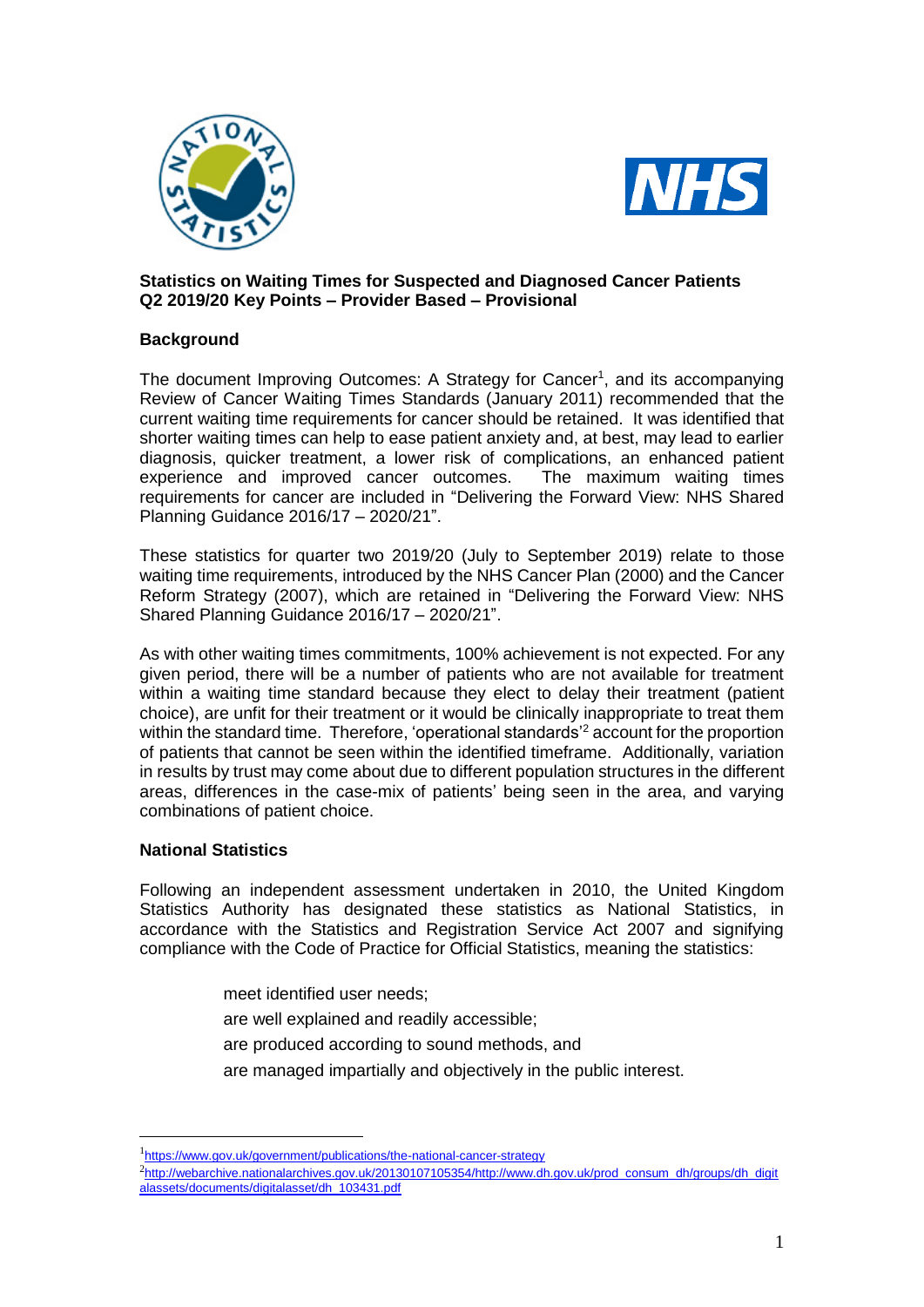Once statistics have been designated as National Statistics it is a statutory requirement that the Code of Practice shall continue to be observed.

# **Analysis**

A summary of the cancer waiting times performance in quarter two 2019/20 against published operational standards and for specific cancers is outlined below. Unless otherwise stated, the number of providers stated to have passed or failed a given standard does not include discontinued organisations, unknown providers, or organisations with fewer than five records for that measure. Records for those trusts still count towards figures on national performance. For any other footnotes covering specific data quality issues for given providers, please see the main quarterly provider workbooks.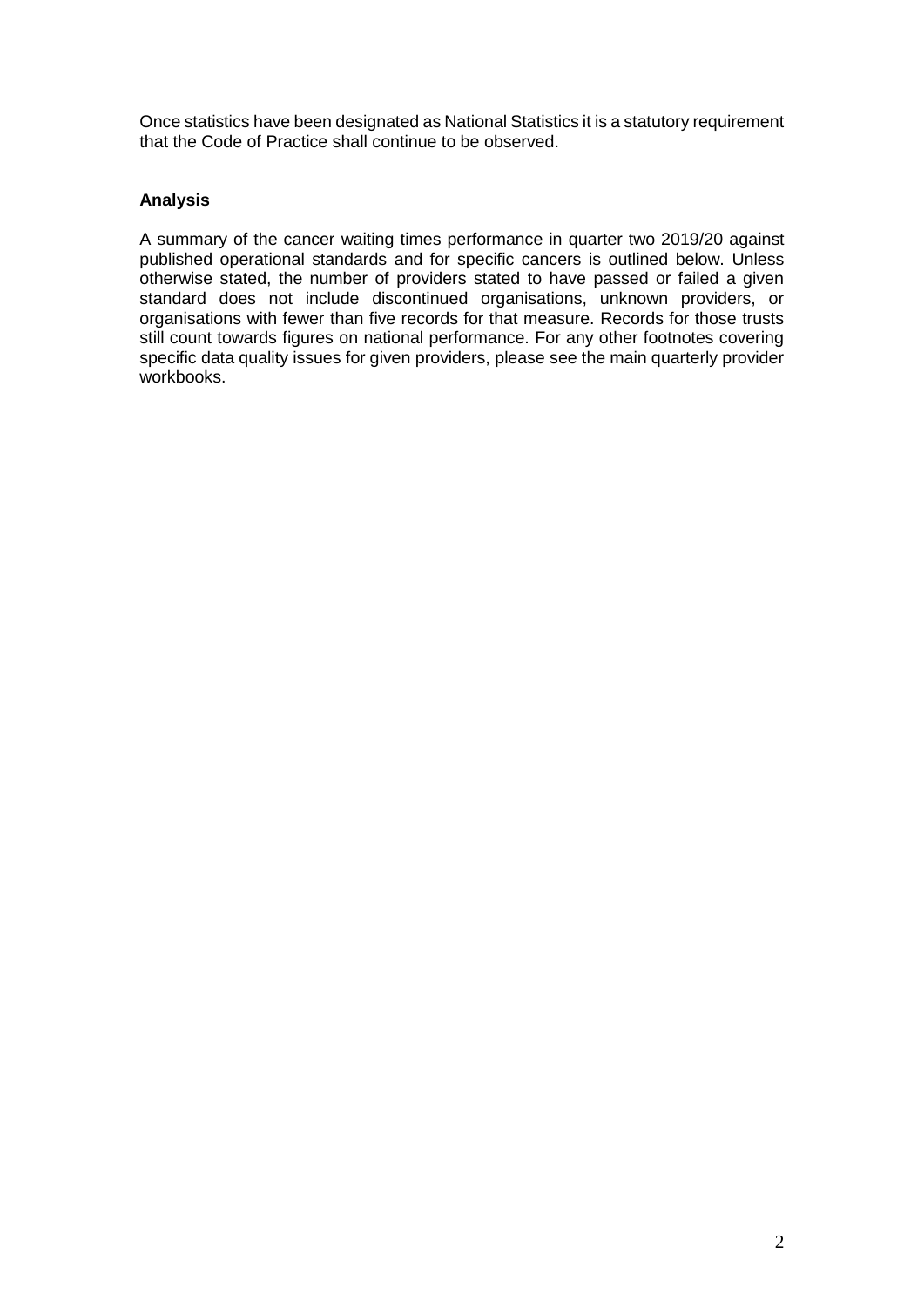### **All cancer two week wait**

A patient should wait a maximum of two weeks to see a specialist after being urgently referred with suspected cancer by their GP. The operational standard specifies that 93% of patients should be seen within this time.

In quarter two 2019/20, 614,459 patients were seen by specialists after an urgent GP referral for suspected cancer. 90.1% of these patients were seen within 14 days of referral, compared to 90.2% in Q1 2019/20, and 91.6% in Q2 2018/19.

A graph of the trend in reported performance over time is shown below:



Figure 1: Proportion of cancer patients seen within 14 days of referral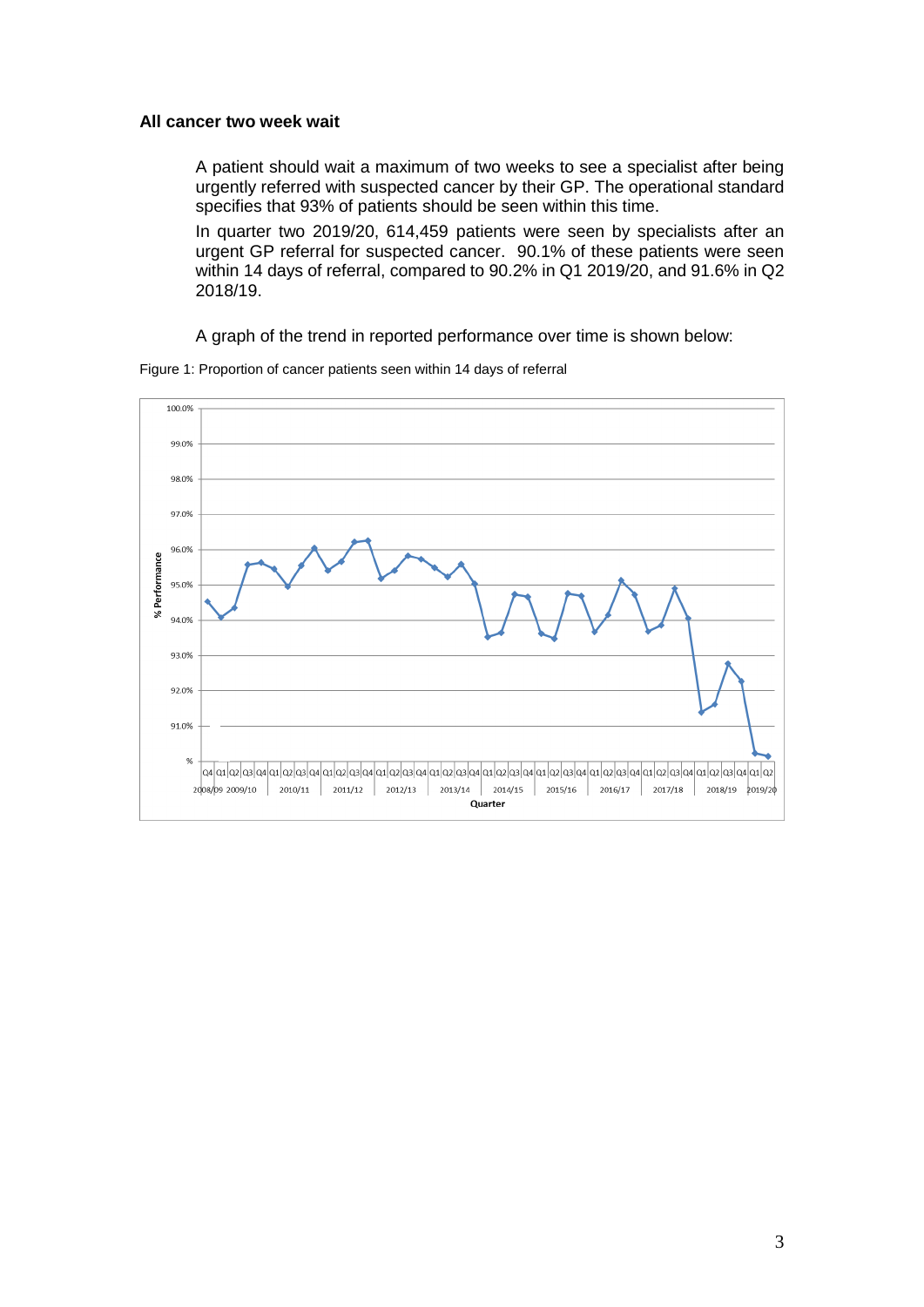### **Two week wait for symptomatic breast patients (cancer not initially suspected)**

o Those patients urgently referred with breast symptoms (where cancer was not initially suspected) should experience a maximum waiting time of two weeks to see a specialist. This maximum waiting time requirement was introduced in quarter four 2009/10, when 92% of patients were seen within 2 weeks of referral. The operational standard for this measure is 93%

In total, 41,959 patients with exhibited breast symptoms, where cancer was not initially suspected, were seen in quarter two 2019/20 after being urgently referred. Of these, 85.3% were seen within 14 days, compared to 77.5% in Q1 2019/20, and 90.2% in Q2 2018/19.

A graph of the trend in reported performance over time is shown below:

Figure 2: Proportion of patients seen within 14 days of referral for breast symptoms, where cancer is not initially suspected

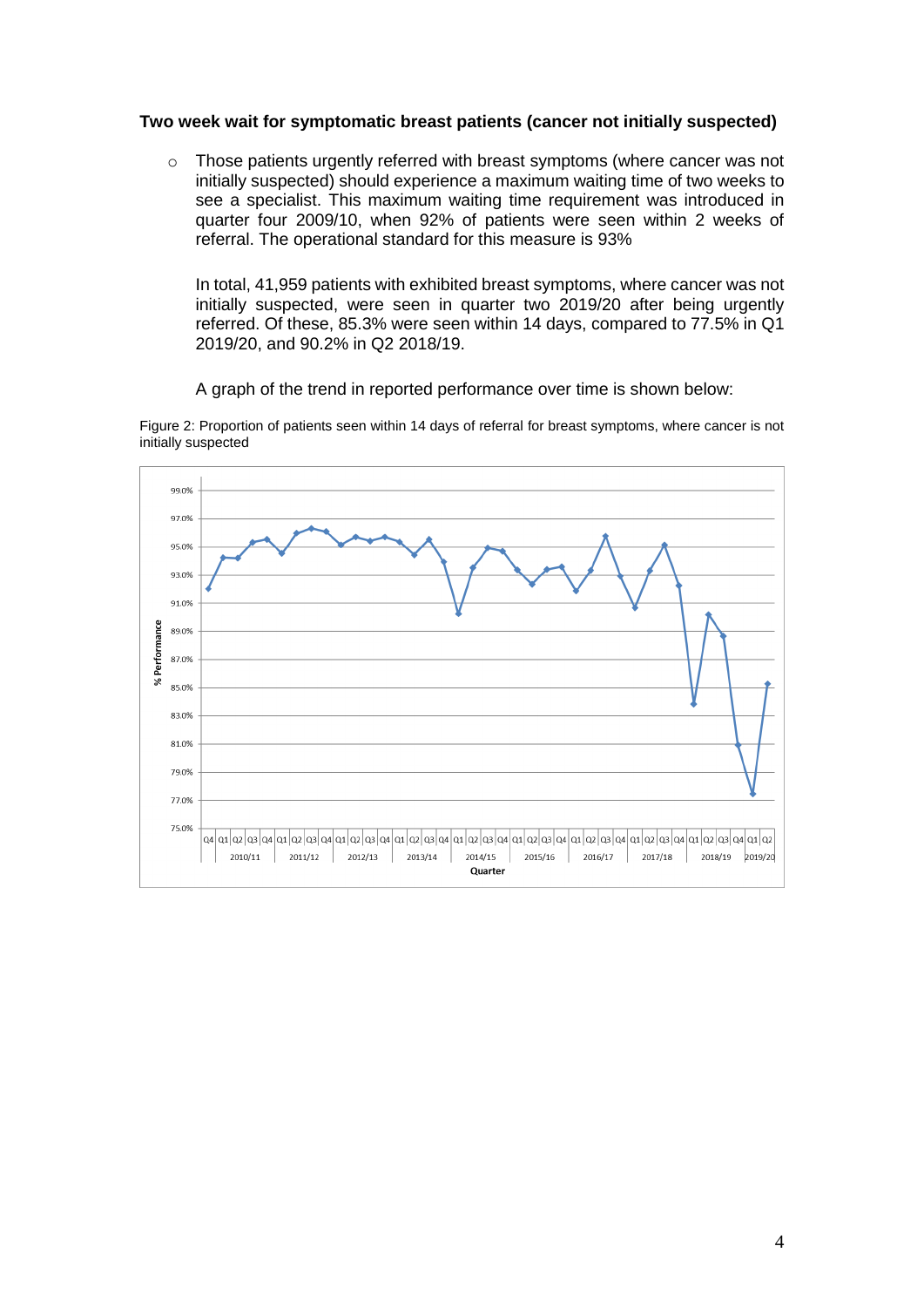### **One Month (31-day) diagnosis to first treatment wait**

Patients should experience a maximum wait of one month (31 days) between receiving their diagnosis and the start of first definitive treatment, for all cancers. This is measured from the point at which the patient is informed of a diagnosis of cancer and agrees their package of care. The operational standard for this measure is 96%.

In quarter two 2019/20, 77,818 patients began a first definitive treatment for cancer. 96.0% of these patients started that treatment within 31 days, compared to 96.1% for Q1 2019/20 and 96.8% from Q2 2018/19.

This proportion of patients that began first definitive treatment within 31 days was lower for admitted patients (94.7%) than for non-admitted patients (98.5%).

The proportion of patients treated within 31 days of diagnosis at providers which treated at least 5 patients varies from 54.0% to 100.0% by provider – all but 40 providers treated at least 96% of patients within 31 days of diagnosis.

A graph showing the trends over time is shown below:



Figure 3: Proportion of patients waiting 31 days or less for first treatment following diagnosis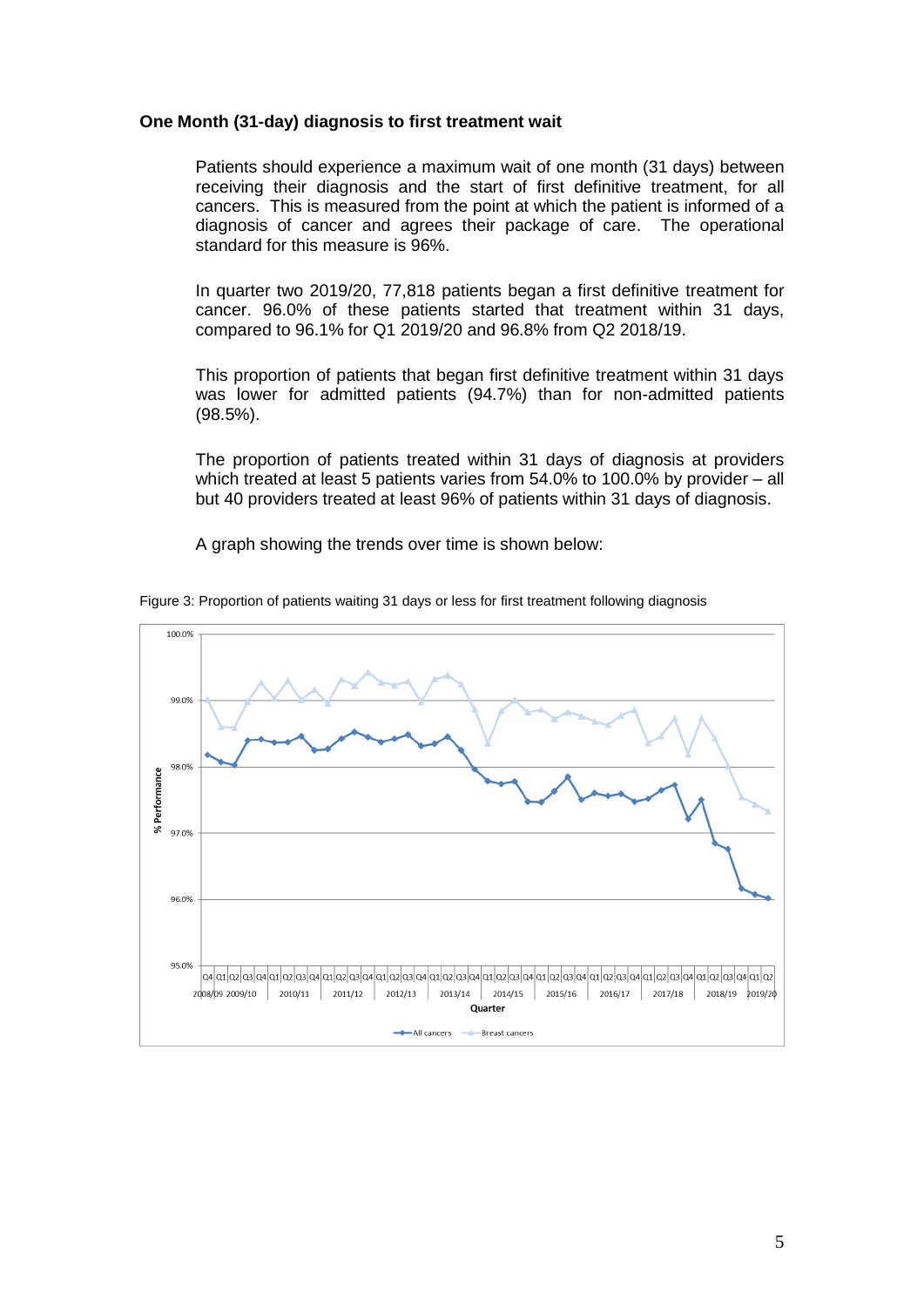## **One Month (31-day) diagnosis to first treatment wait by cancer type**

In quarter two 2019/20, 77,818 patients began a first definitive treatment for cancer. The proportion of patients treated within 31 days of diagnosis for various cancer types is as follows:

- o Breast cancers 97.3%
- o Lung cancers 97.3%
- o Lower gastrointestinal cancers 96.6%
- o Urological cancers 93.2%
- $\circ$  Skin cancers 95.4%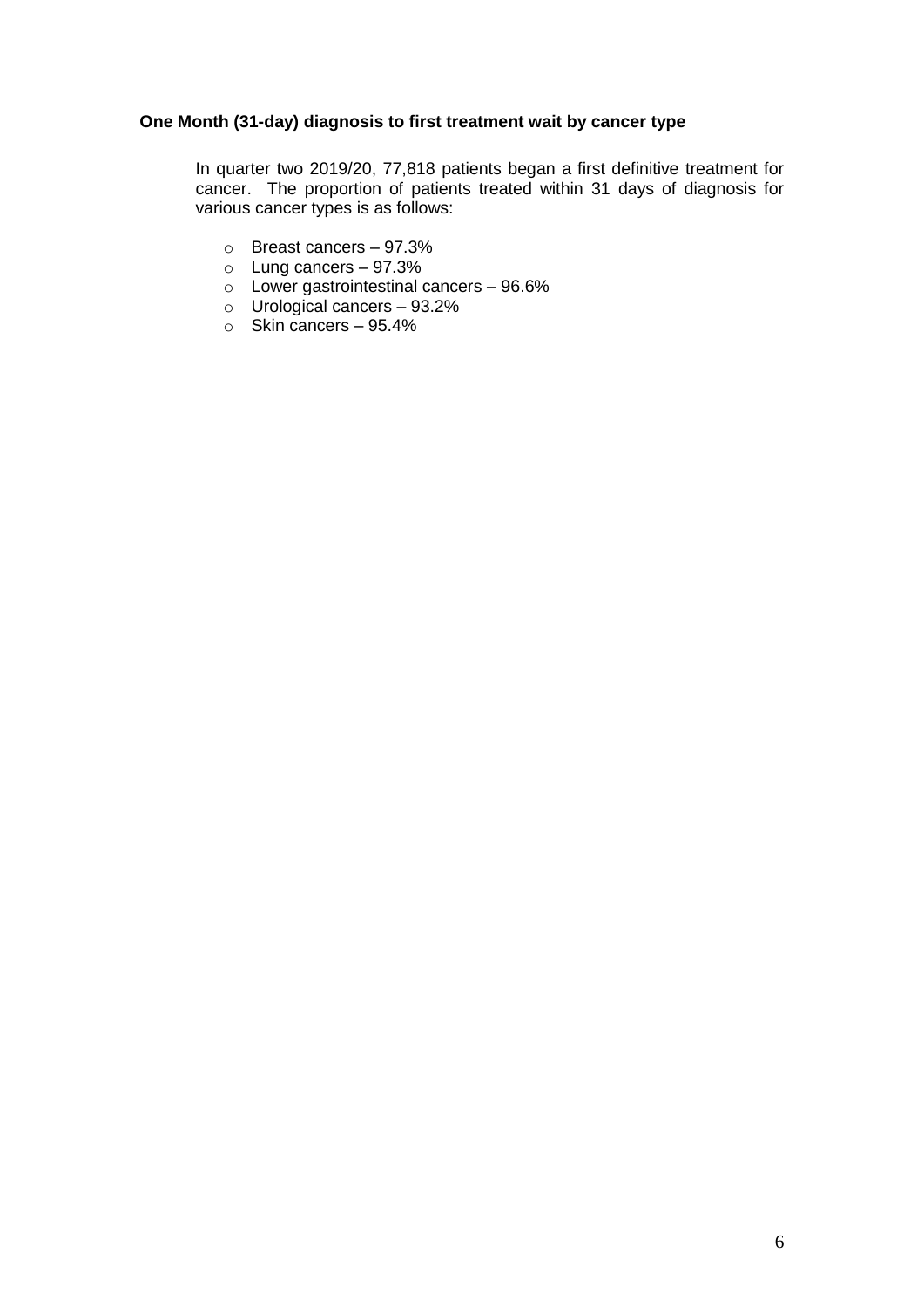#### **31-day wait for second or subsequent treatment**

*Anti-cancer drug treatments*

Patients should experience a maximum wait of 31 days for a second or subsequent treatment. Where that treatment is an anti-cancer drug regimen, the operational standard is 98%.

In quarter two 2019/20, 99.2% of patients receiving an anti-cancer drug regimen waited 31 days or less for that second or subsequent treatment, compared to 99.2% in Q1 2019/20 and 99.4% in Q2 2018/19.

The proportion of patients in quarter two 2019/20, waiting 31 days or less for a subsequent anti-cancer drug treatment was lower for admitted patients (99.0%) than non-admitted patients (99.5%)

The proportion of patients waiting for 31 days or less varies from 80.0% to 100.0% by provider. 16 providers did not meet the target of treating at least 98% within 31 days.

A graph showing the trends over time is shown below:

Figure 4: Proportion of patients on an anti-cancer drug regimen waiting 31 days or less for second or subsequent treatment

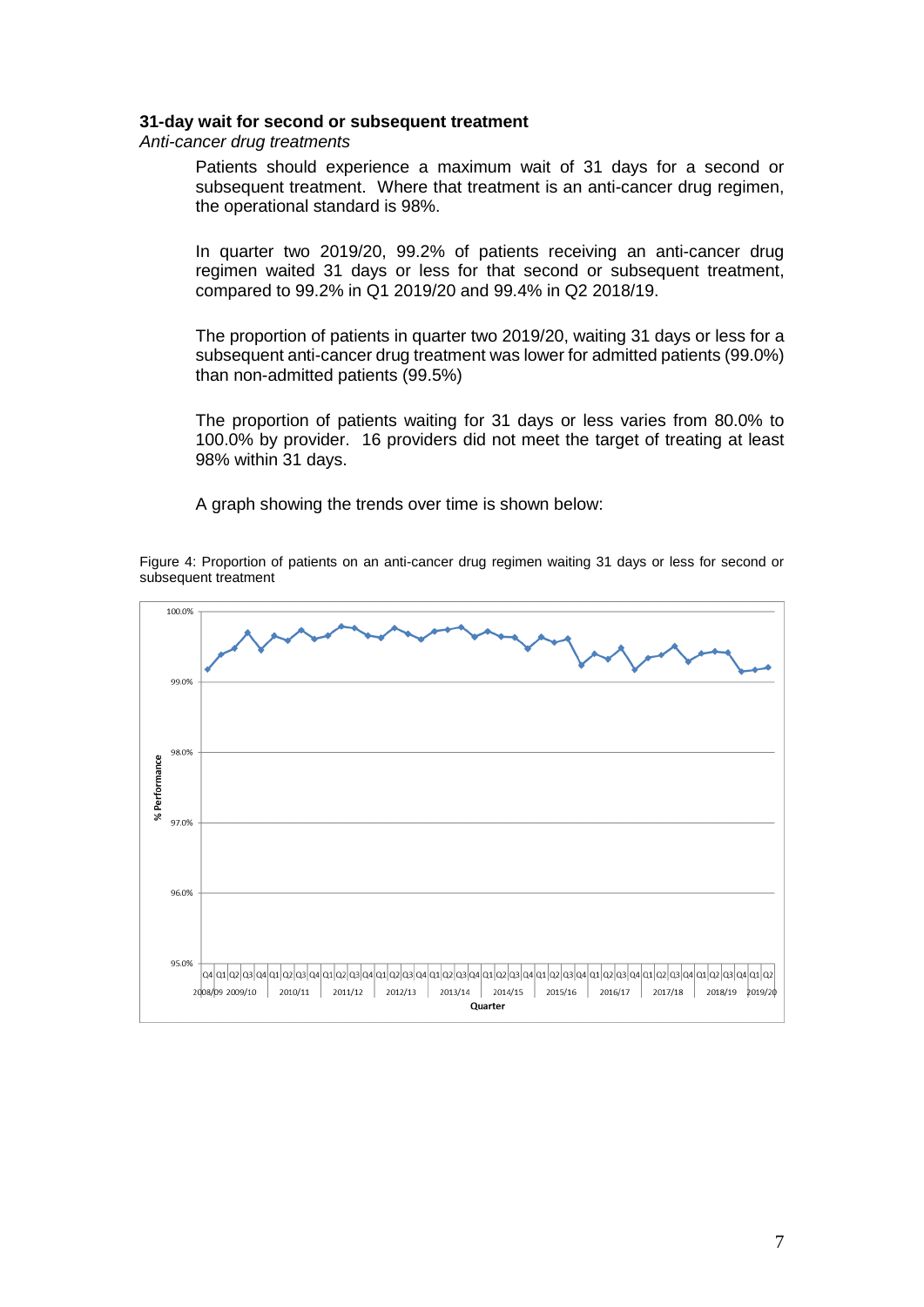#### *Surgery*

Patients should experience a maximum wait of 31 days for a second or subsequent surgical treatment. The operational standard for this measure is 94%.

In quarter two 2019/20, 91.3% of patients waited 31 days or less for their second or subsequent treatment, compared to 91.6% in Q1 2019/20 and 93.5% of patients in Q2 2018/19.

The proportion of patients in quarter two 2019/20 waiting 31 days or less was lower for admitted patients (91.1%) than non-admitted patients (95.0%).

The proportion of patients waiting 31 days or less varies from 68.0% to 100.0% by provider. All but 54 providers treated at least 94% of patients within 31 days.

A graph of the trends over time is shown below:

Figure 5: Proportion of patients receiving surgery waiting 31 days or less for second or subsequent treatment

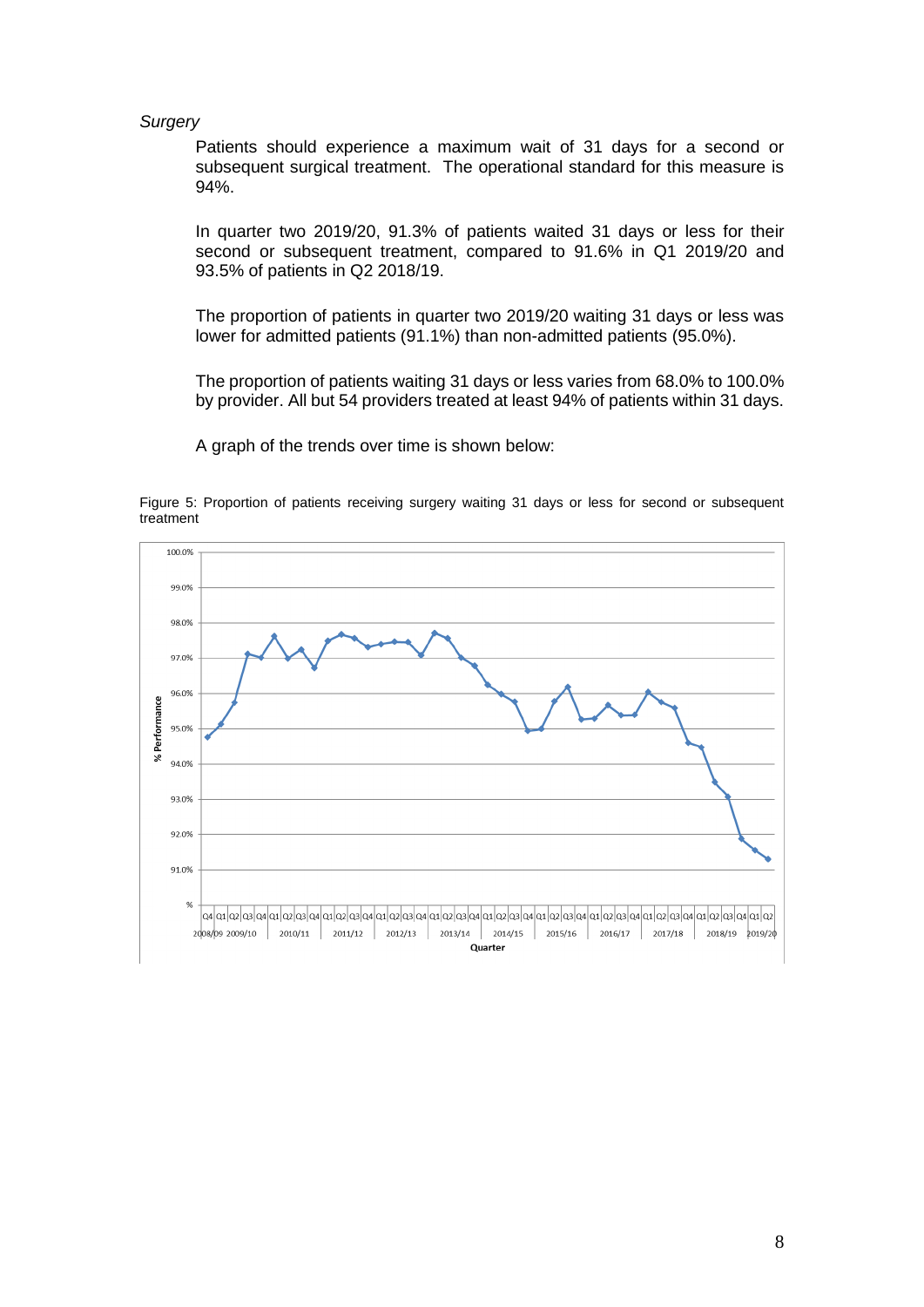#### *Radiotherapy*

Patients should experience a maximum wait of 31 days for a second or subsequent treatment if that treatment is a course of radiotherapy. The operational standard for this requirement is 94%.

In quarter two 2019/20, 96.2% of patients waited 31 days or less for the second or subsequent treatment, compared to 96.6% in Q1 2019/20 and 96.9% in Q2 2018/19.

The proportion of patients in quarter two 2019/20 receiving treatment within 31 days, was equal for admitted patients (96.2%) than for non-admitted patients (96.2%).

The proportion of patients waiting 31 days varies from 85.0% to 100.0% by provider, and all but 13 treated at least 94% of patients within 31 days.

A graph showing the trends over time is shown below:

Figure 6: Proportion of patients waiting 31 days or less for second or subsequent treatment, where the treatment is radiotherapy

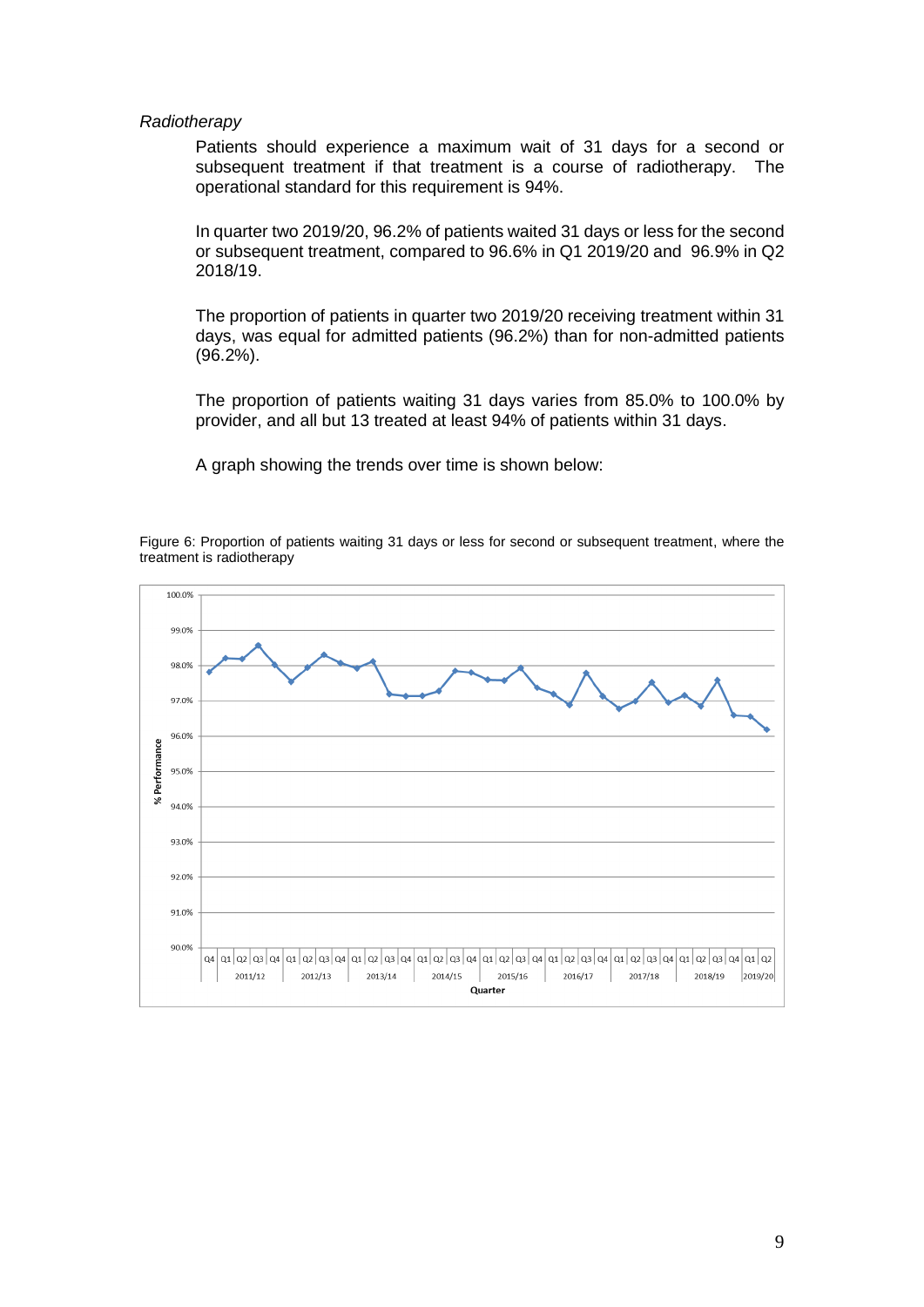### **Two Month (62-day) urgent GP referral first treatment wait**

The operational standard for this requirement specifies that 85% of patients should wait a maximum of 62 days to begin their first definitive treatment following an urgent referral for suspected cancer from their GP.

In quarter two 2019/20, 41,415 patients began first definitive treatment for cancer following an urgent GP referral. 77.7% of these patients were treated within 62 days (two months) of referral, compared to 77.8% in Q1 2019/20 78.6% in Q2 2018/19

The proportion of patients in quarter two 2019/20 waiting 62 days or less was lower for admitted patients (76.5%) than for those were not admitted (79.5%).

The national operational standard was breached in Q2 2019/20 by 7.3 percentage points. This is the twenty-third quarter that has breached in a row since Q4 2013-14 fell below the operational standard by 0.6 percentage points.

Out of 151 providers which treated at least 5 patients, 110 failed to meet the operational standard for this requirement. The proportion of patients commencing their first definitive treatment within 62 days varies from 31.0% to 98.3% by provider.



A graph showing the trends over time is shown below: Figure 7: Proportion of patients receiving first definitive treatment within 62 days of urgent GP referral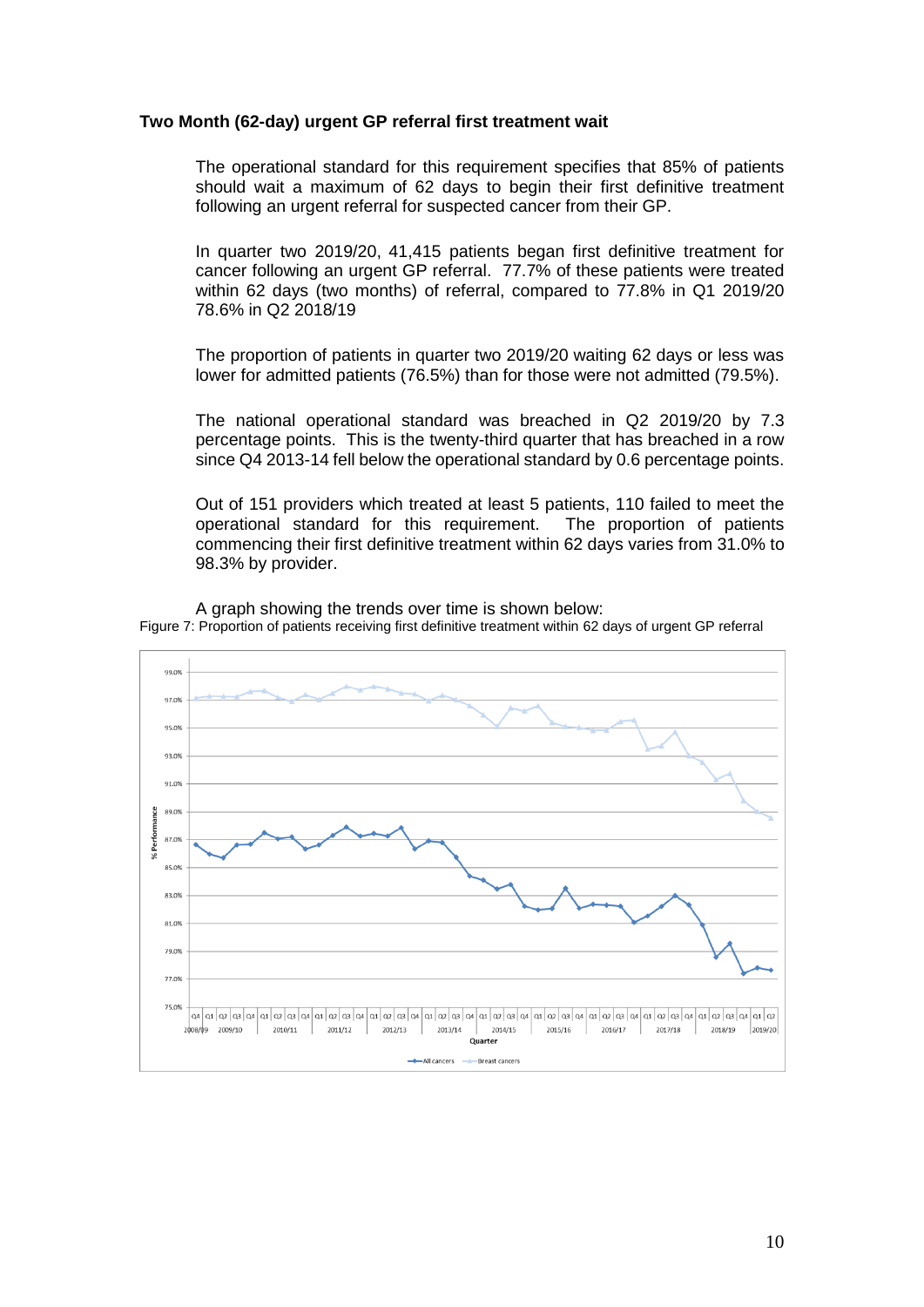## **Two Month (62-day) urgent GP referral to first treatment wait by cancer type**

In quarter two 2019/20, 41,415 patients began first definitive treatment for cancer following an urgent GP referral. The proportion of patients treated within 62 days of an urgent GP referral for various cancer types is as follows:

- o Breast cancers 88.6%
- $\circ$  Lung cancers 66.3%
- o Lower gastrointestinal cancers 68.1%
- $\circ$  Urological cancers (excluding testicular cancers) 71.7%
- $\circ$  Skin cancers 93.5%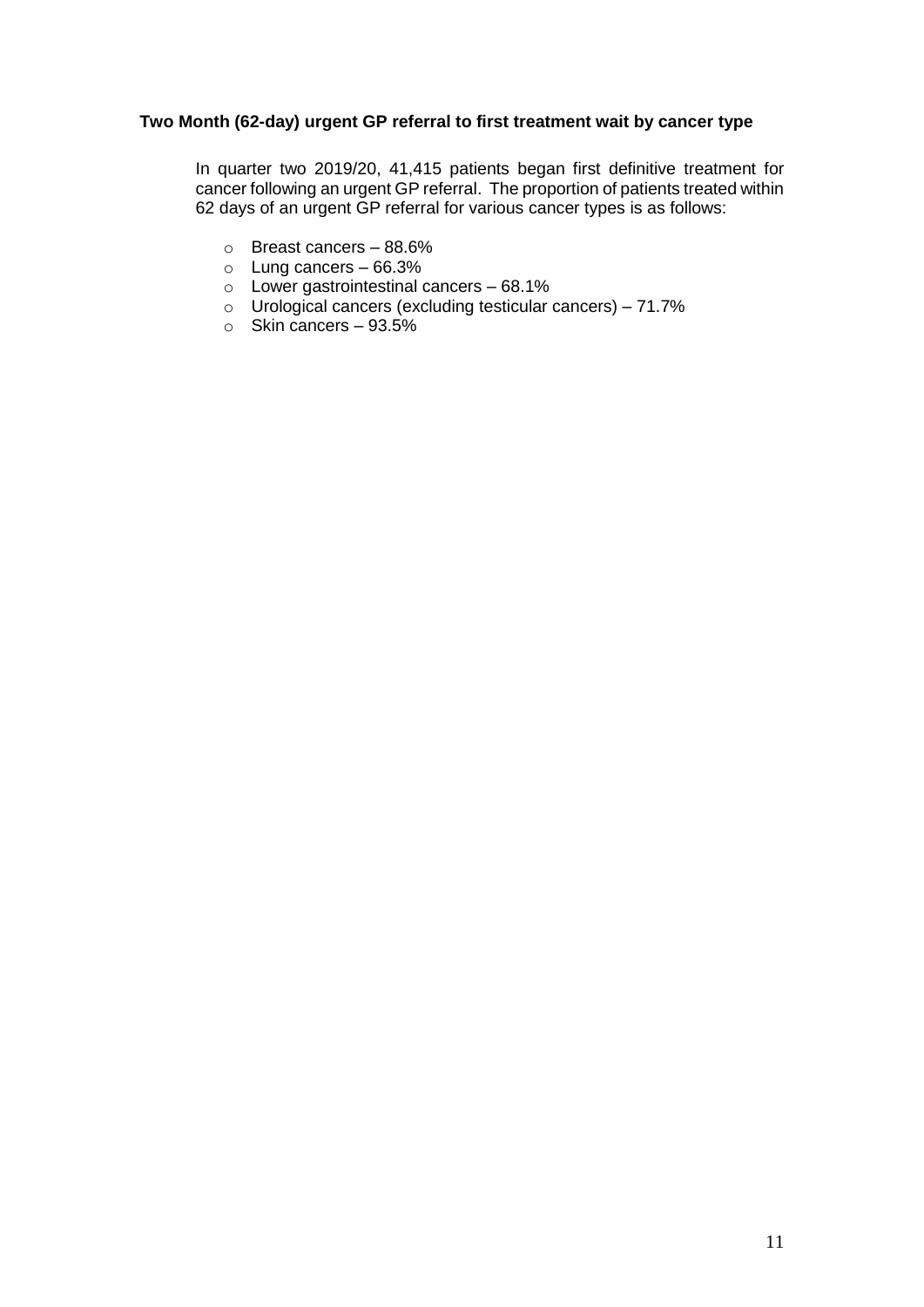### **62-day wait for first treatment following referral from an NHS cancer screening service: all cancers**

The operational standard states that 90% of patients would wait a maximum of 62 days to begin first definitive treatment following referral from an NHS cancer screening service.

In quarter two 2019/20, 5,449 patients began first definitive treatment for cancer following referral from a consultant screening service. 86.7% of these patients started treatment within 62 days of referral, compared to 87.4% in Q1 2019/20 and 89.3% of patients in Q2 2018/19.

This proportion of patients in quarter two 2019/20 receiving first definitive treatment within 62 days was higher for admitted patients (87.1%) than for nonadmitted patients (82.3%).

53 out of 126 providers which treated at least 5 patients met the operational standard of 90%.

A graph showing the trends over time is shown below:

Figure 8: Proportion of patients receiving first definitive treatment within 62 days of consultant screening service referral